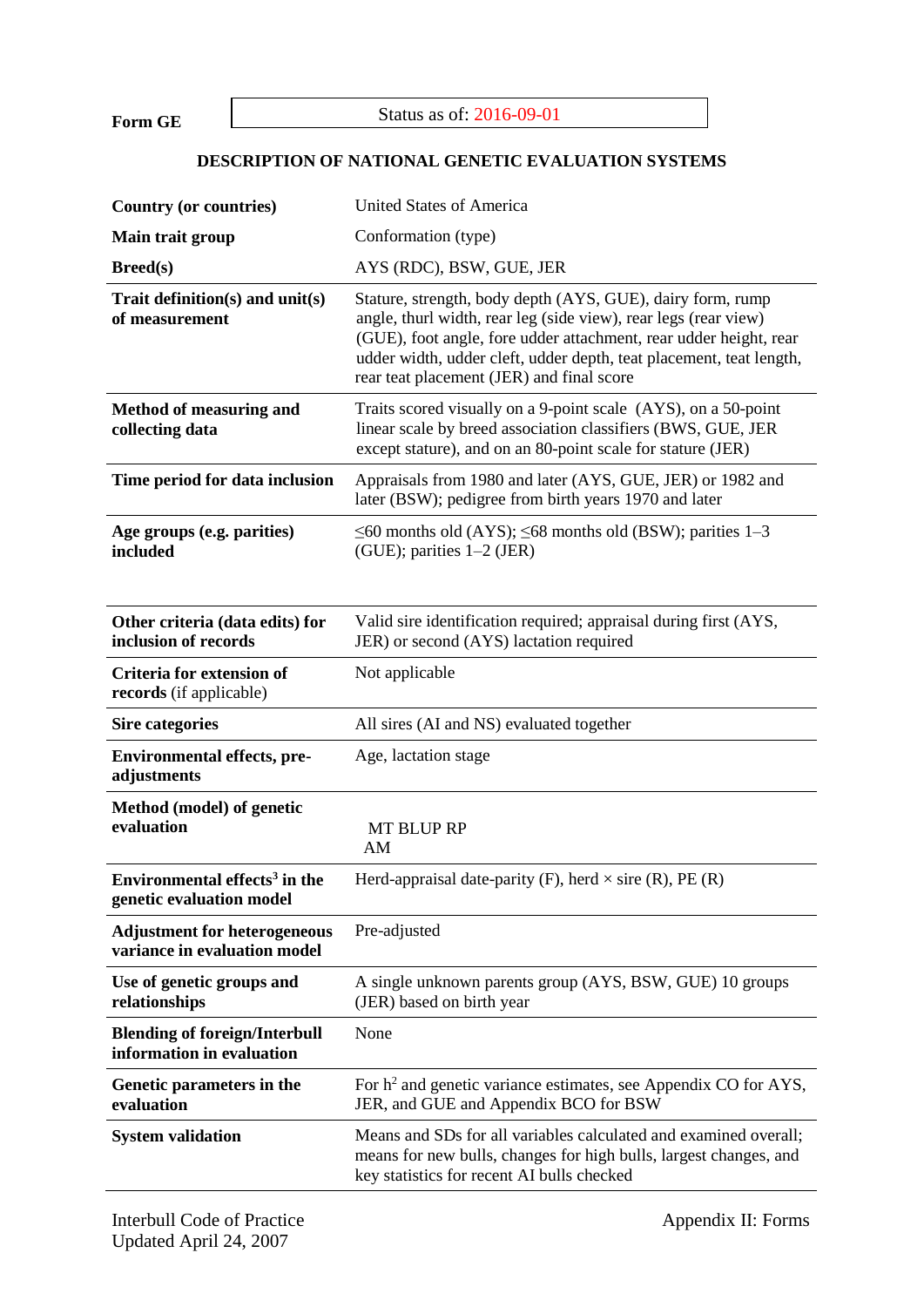| <b>Expression of genetic</b><br>evaluations            | <b>PTA</b>                                                                                                                                                                                                                                                                                                                                                                                                                                                                                                                                                                                                                                                                                                                                                                                                                                                                                                                                           |  |  |  |
|--------------------------------------------------------|------------------------------------------------------------------------------------------------------------------------------------------------------------------------------------------------------------------------------------------------------------------------------------------------------------------------------------------------------------------------------------------------------------------------------------------------------------------------------------------------------------------------------------------------------------------------------------------------------------------------------------------------------------------------------------------------------------------------------------------------------------------------------------------------------------------------------------------------------------------------------------------------------------------------------------------------------|--|--|--|
| Definition of genetic reference                        | Cows born in 2010 (stepwise, 5 years)                                                                                                                                                                                                                                                                                                                                                                                                                                                                                                                                                                                                                                                                                                                                                                                                                                                                                                                |  |  |  |
| base<br>Next base change                               | December 2019 (when base will be cows born in 2015)                                                                                                                                                                                                                                                                                                                                                                                                                                                                                                                                                                                                                                                                                                                                                                                                                                                                                                  |  |  |  |
| <b>Calculation of reliability</b>                      | Iterative method that estimates contributions from parents,<br>records, and progeny                                                                                                                                                                                                                                                                                                                                                                                                                                                                                                                                                                                                                                                                                                                                                                                                                                                                  |  |  |  |
| Criteria for official publication<br>of evaluations    | At least 5 daughters with a usable classification record; Interbull<br>evaluations reported as official in the U.S. if they include data on<br>udder support from an additional country, the U.S. has no<br>evaluation, or Interbull excludes U.S. data and Interbull evaluation<br>has higher REL                                                                                                                                                                                                                                                                                                                                                                                                                                                                                                                                                                                                                                                   |  |  |  |
| <b>Number of evaluations/</b><br>publications per year | 3 (April, August, December)                                                                                                                                                                                                                                                                                                                                                                                                                                                                                                                                                                                                                                                                                                                                                                                                                                                                                                                          |  |  |  |
|                                                        | Type traits included in NM\$ as composites with 8% of total<br>emphasis for udder, 3% for feet/legs, and $-5\%$ for body size;<br>Relative emphases of traits in composites:<br><b>Udder composite:</b><br>Fore udder: 7%, AYR, JER; 21%, BSW; 15%, GUE<br>Rear udder height: 33%, AYR, JER; 6%, BSW; 15%, GUE<br>Rear udder width: 19%, AYR, JER; 1%, BSW; 5%, GUE<br>Udder cleft: 1%, AYR, JER; 2%, BSW; 15%, GUE<br>Udder depth: 31%, AYR, JER; 35%, BSW; 33%, GUE<br>Teat placement: 4%, AYR, JER; 11%, BSW; 15%, GUE<br>Teat length: 4%, AYR, JER; -24%, BSW; -2%, GUE<br><b>Feet/legs composite:</b><br>Rear legs (side view): -30%, AYR, JER; -32%, BSW;<br>$-16%$ , GUE<br>Rear legs (rear view): 36%, GUE<br>Foot angle: 70%, AYR, JER; 68%, BSW; 48%, GUE<br><b>Body size composite:</b><br>Stature: 50%, AYR, BSW, GUE, JER<br>Strength: 25%, AYR, GUE; 40%, BSW, JER<br>Body depth: 15%, AYR, GUE<br>Rump width: 10%, AYR, BSW, GUE, JER |  |  |  |

**Anticipated changes in the near**  None **future**

| Key reference on methodology | Gengler, N., G.R. Wiggans, and J.R. Wright. 1999. Animal model     |  |  |  |
|------------------------------|--------------------------------------------------------------------|--|--|--|
| applied                      | genetic evaluation of type traits for five dairy cattle breeds. J. |  |  |  |
|                              | Dairy Sci. 82 (June). Online.                                      |  |  |  |
|                              | VanRaden, P.M., Tooker, M.E., Wright, J.R., Sun, C., and           |  |  |  |
|                              | Hutchison, J.L. Comparison of single-trait to multi-trait national |  |  |  |
|                              | evaluations for yield, health, and fertility. J. Dairy Sci.        |  |  |  |
|                              | 97(12):7952-7962. 2014.                                            |  |  |  |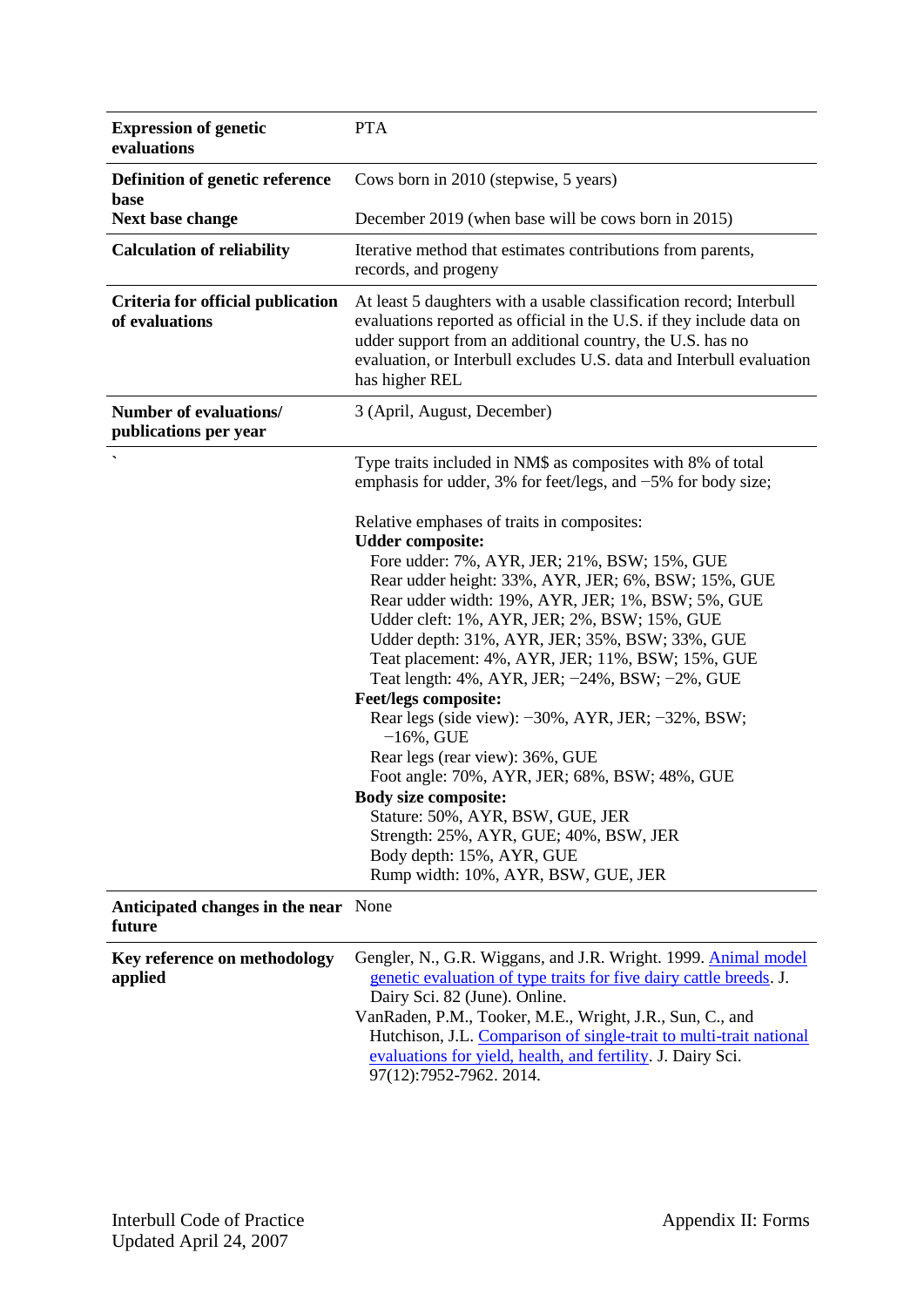| Key organisation: name,<br>address, phone, fax, e-mail,<br>web site | <b>Evaluation calculation and distribution:</b><br><b>Council on Dairy Cattle Breeding</b><br>10300 Baltimore Ave.<br>Bldg. 005, Room 304, BARC-West<br>Beltsville, Maryland 20705-2350, USDA<br>voice: 301-525-2006; no fax<br>e-mail: duane.norman@cdcb.us<br>web site: https://www.cdcb.us                                                                                                |
|---------------------------------------------------------------------|----------------------------------------------------------------------------------------------------------------------------------------------------------------------------------------------------------------------------------------------------------------------------------------------------------------------------------------------------------------------------------------------|
|                                                                     | <b>Evaluation methodology:</b><br>Animal Improvement Program<br>Animal Genomics and Improvement Laboratory<br>Agricultural Research Service, U.S. Dept. of Agriculture<br>10300 Baltimore Ave.<br>Bldg. 005, Room 306, BARC-West<br>Beltsville, Maryland 20705-2350, USA<br>voice: 301-504-8334; fax: 301-504-8092<br>e-mail: aipl.inquiry@ars.usda.gov<br>web site: http://aipl.arsusda.gov |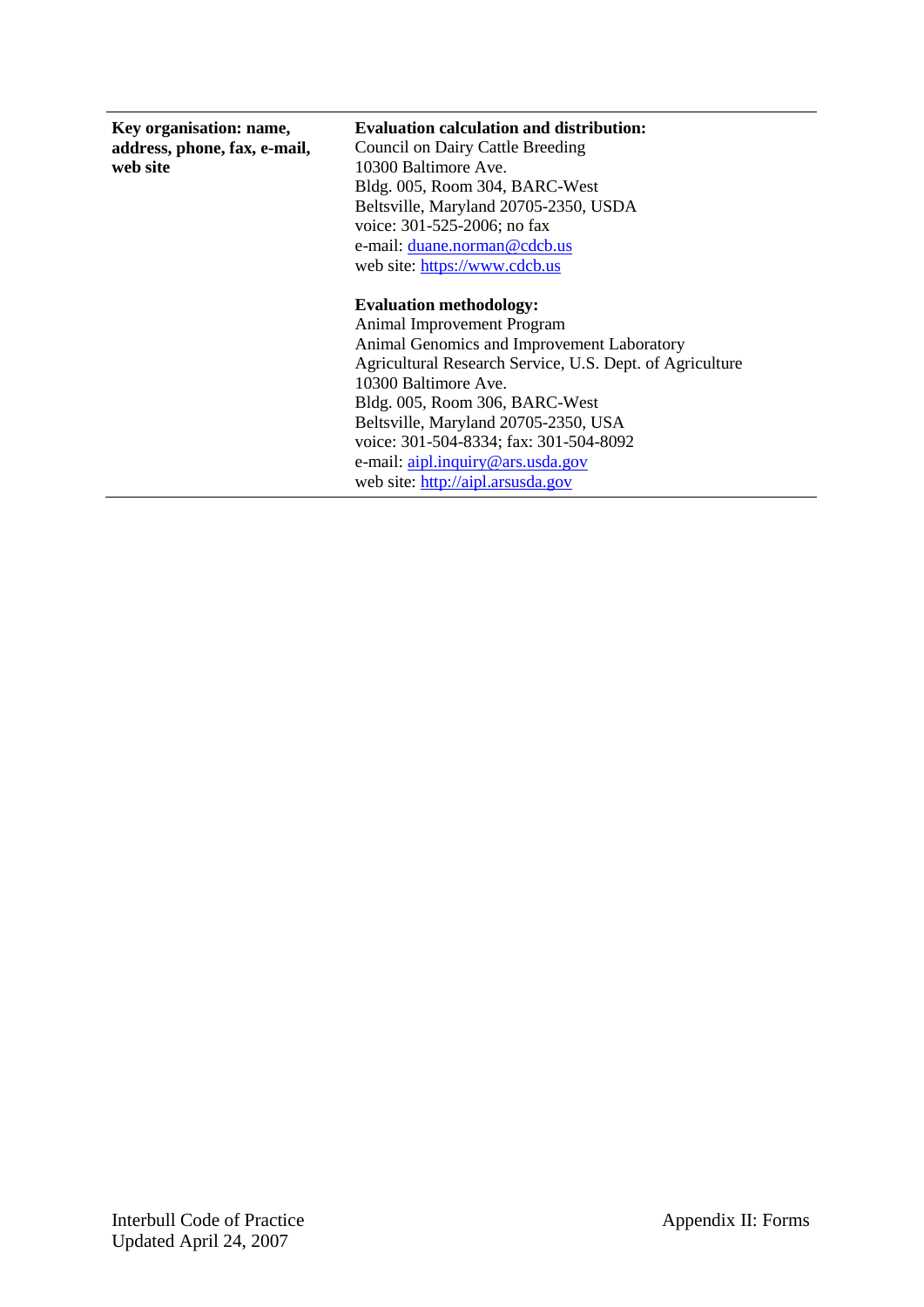# **Form GE Appendix CO**

### **Parameters for national genetic evaluations for conformation traits as provided to Interbull (all breeds except Brown Swiss)**

| Country (or countries): | United States of America |
|-------------------------|--------------------------|
| Main trait group:       | Conformation (type)      |
| Breed(s):               | AYS (RDC), GUE, JER      |

| Trait              | Definition                                                              | h <sup>2</sup>                      | Genetic<br>Variance                                | Official proof<br>standardisation<br>formula <sup>a</sup> |
|--------------------|-------------------------------------------------------------------------|-------------------------------------|----------------------------------------------------|-----------------------------------------------------------|
| <b>Stature</b>     | Stature                                                                 | AYS, 0.51<br>GUE, 0.51<br>JER, 0.32 | AYS $SD = 1.8$<br>$GUESD = 1.7$<br>JER $SD = 1.1$  |                                                           |
| Chest width        | Strength                                                                | AYS, 0.24<br>GUE, 0.28<br>JER, 0.17 | AYS $SD = 1.1$<br>$GUE SD = 0.9$<br>JER $SD = 0.8$ |                                                           |
| Body depth         | Body depth<br>Chest width (JER)                                         | AYS, 0.27<br>GUE, 0.33              | AYS $SD = 1.0$<br>$GUESD = 1.1$                    |                                                           |
| Angularity         | Dairy form                                                              | AYS, 0.17<br>GUE, 0.33<br>JER, 0.17 | AYS $SD = 0.9$<br>$GUESD = 1.2$<br>JER $SD = 0.9$  |                                                           |
| Rump angle         | Rump angle                                                              | AYS, 0.31<br>GUE, 0.36<br>JER, 0.21 | AYS $SD = 0.9$<br>$GUESD = 1.4$<br>JER $SD = 0.9$  |                                                           |
| Rump width         | Thurl width (AYR, GUE)<br>Rump width (JER)                              | AYS, 0.26<br>GUE, 0.33<br>JER, 0.16 | AYS $SD = 1.2$<br>$GUESD = 0.9$<br>JER $SD = 0.7$  |                                                           |
| Rear leg set       | Rear legs (side view) (AYR, AYS, 0.12<br>GUE)<br>Rear legs (JER)        | GUE, 0.11<br>JER, 0.08              | AYS $SD = 0.7$<br>$GUE SD = 0.7$<br>JER $SD = 0.4$ |                                                           |
| Rear leg rear view | Rear legs (rear view)<br>Rear legs (side view) (AYR)<br>Rear legs (JER) | GUE, 0.08                           | $GUESD = 0.7$                                      |                                                           |
| Foot angle         | Foot angle                                                              | AYS, 0.11<br>GUE, 0.08<br>JER, 0.09 | AYS $SD = 0.8$<br>$GUE SD = 0.6$<br>JER $SD = 0.6$ |                                                           |
| Fore udder         | Fore udder                                                              | AYS, 0.23<br>GUE, 0.23<br>JER, 0.18 | AYS $SD = 1.0$<br>$GUESD = 1.3$<br>JER $SD = 0.9$  |                                                           |
| Rear udder height  | Rear udder height                                                       | AYS, 0.26<br>GUE, 0.25<br>JER, 0.20 | AYS $SD = 1.1$<br>$GUE SD = 1.2$<br>JER $SD = 1.1$ |                                                           |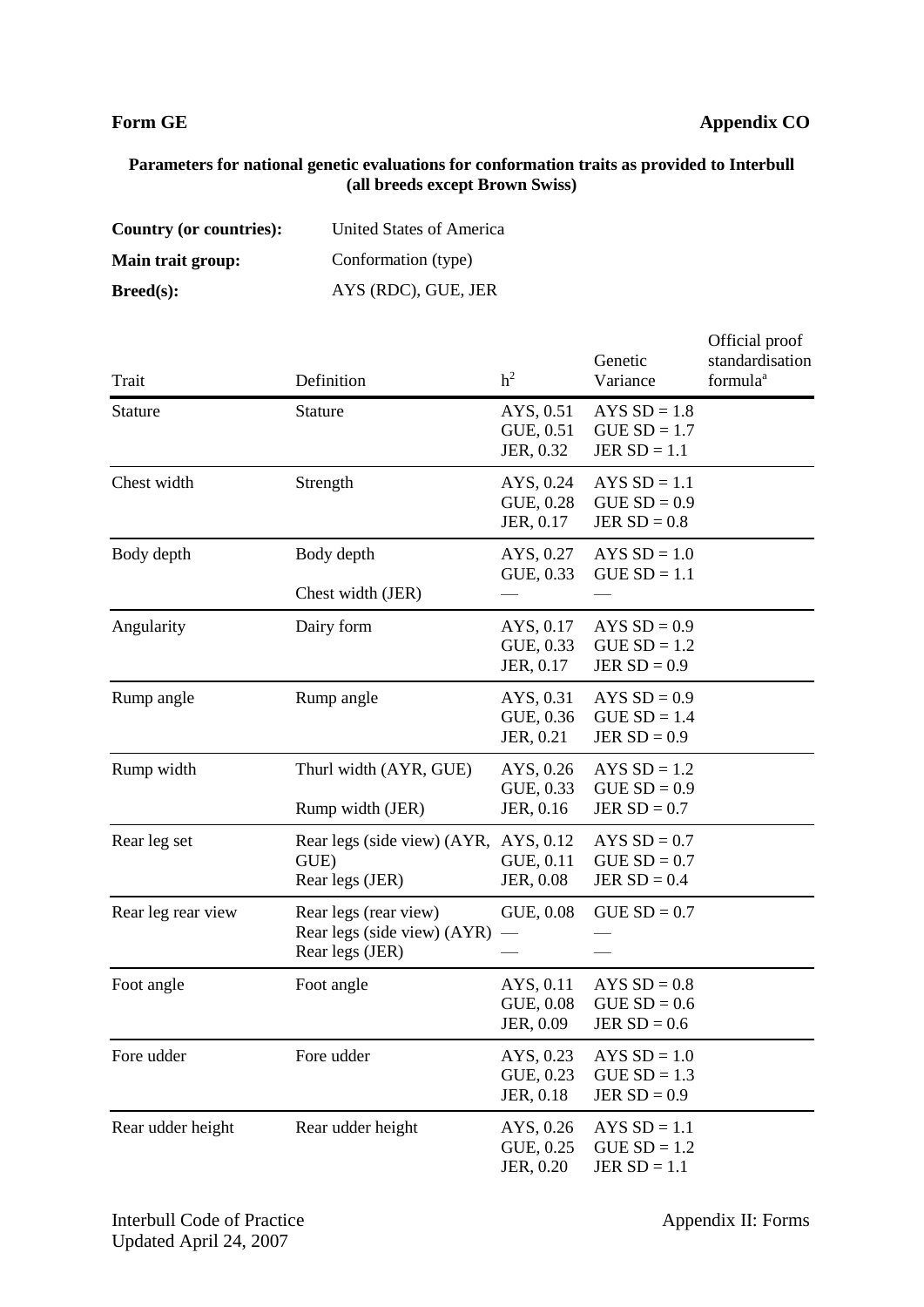| Udder support                 | Udder cleft                                                                | AYS, 0.18<br>GUE, 0.18<br>JER, 0.12 | AYS $SD = 1.0$<br>$GUESD = 1.0$<br>JER $SD = 0.7$  |
|-------------------------------|----------------------------------------------------------------------------|-------------------------------------|----------------------------------------------------|
| <b>Udder Depth</b>            | Udder depth                                                                | AYS, 0.28<br>GUE, 0.38<br>JER, 0.29 | $AYSSD = 1.1$<br>$GUESD = 1.4$<br>JER $SD = 1.1$   |
| Front teat placement          | Teat placement (AYS, GUE) AYS, 0.25<br>Front teat placement (JER)          | GUE, 0.26<br>JER, 0.20              | AYS $SD = 1.1$<br>$GUESD = 1.1$<br>JER $SD = 0.9$  |
| Teat length                   | Teat length (AYS, GUE)<br>Front teat length (JER)                          | AYS, 0.30<br>GUE, 0.39<br>JER, 0.21 | $AYSSD = 1.1$<br>$GUESD = 1.1$<br>JER $SD = 0.7$   |
| Rear teat placement           | Rear teat placement rear<br>view (JER), Front teat<br>placement (AYS, GUE) | JER, 0.24                           | JER $SD = 1.0$                                     |
| Overall conformation<br>score | Final score                                                                | AYS, 0.30<br>GUE, 0.27<br>JER, 0.20 | AYS $SD = 0.5$<br>$GUESD = 0.7$<br>JER $SD = 0.8$  |
| Overall udder score           | Calculated from linears                                                    | AYS, 0.26<br>GUE, 0.28<br>JER, 0.22 | AYS $SD = 1.0$<br>$GUESD = 1.2$<br>JER $SD = 1.1$  |
| Overall feet & leg score      | Calculated from linears                                                    | AYS, 0.11<br>GUE, 0.08<br>JER, 0.09 | $AYS SD = 0.8$<br>$GUE SD = 0.7$<br>JER $SD = 0.5$ |
| Locomotion                    |                                                                            |                                     |                                                    |
| Body condition score          |                                                                            |                                     |                                                    |

<sup>a</sup>Expressed as follows:

StandEval =  $((Eval - a)/b) \times c + d$ , where a = mean of base adjustment, b = SD of base, c = SD of expression (include sign if scale is reversed), and  $d = base$  of expression.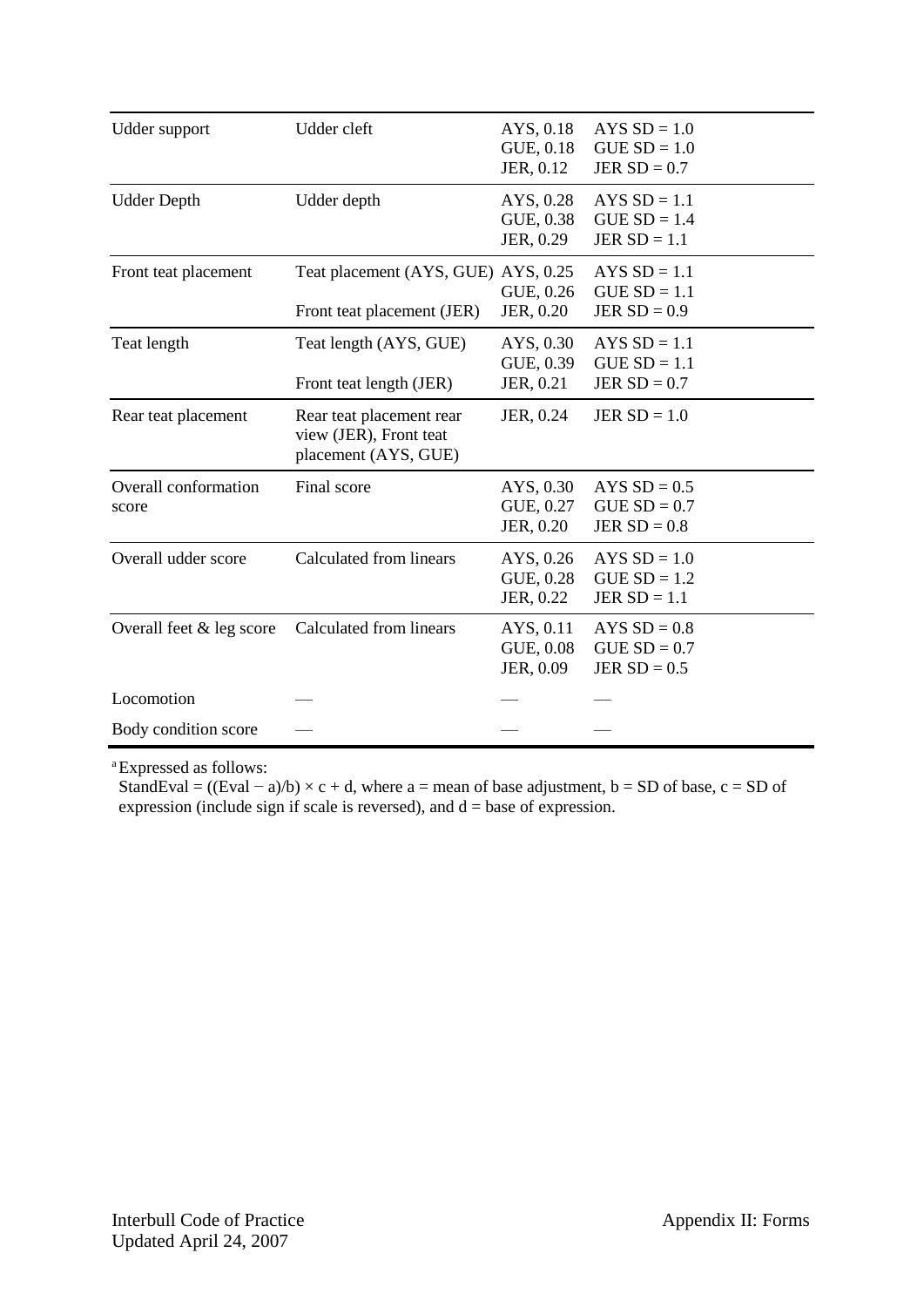# **Form GE Appendix BCO**

# **Parameters for national genetic evaluations for conformation traits as provided to Interbull**

| Country (or countries): | United States of America |
|-------------------------|--------------------------|
| Main trait group:       | Conformation             |
| <b>Breed:</b>           | <b>BSW</b>               |

| Trait                        | Definition              | h <sup>2</sup> | Genetic<br>Variance | Official proof<br>standardisation<br>formula <sup>a</sup> |
|------------------------------|-------------------------|----------------|---------------------|-----------------------------------------------------------|
| <b>Stature</b>               | Stature                 | 0.34           | $SD = 1.3$          |                                                           |
| Chest width                  | Strength                | 0.13           | $SD = 0.8$          |                                                           |
| Body depth                   | Chest width             |                |                     |                                                           |
| Angularity                   | Dairy form              | 0.18           | $SD = 0.9$          |                                                           |
| Rump angle                   | Rump angle              | 0.18           | $SD = 1.0$          |                                                           |
| Rump width                   | Thurl width             | 0.12           | $SD = 0.7$          |                                                           |
| Rear leg side view           | Rear legs (side view)   | 0.13           | $SD = 0.7$          |                                                           |
| Pasterns/foot angle          | Foot angle              | 0.09           | $SD = 0.7$          |                                                           |
| Deep heel (hoof height)      | Foot angle              |                |                     |                                                           |
| Fore udder attachment        | Fore udder attachment   | 0.19           | $SD = 1.0$          |                                                           |
| Rear udder attachment height | Rear udder height       | 0.18           | $SD = 1.0$          |                                                           |
| Rear udder attachment width  | Rear udder width        | 0.15           | $SD = 0.9$          |                                                           |
| Udder support                | Udder cleft             | 0.12           | $SD = 1.0$          |                                                           |
| Udder depth                  | Udder depth             | 0.26           | $SD = 1.1$          |                                                           |
| Front teat placement         | Front teat placement    | 0.22           | $SD = 1.1$          |                                                           |
| Teat length                  | Teat length             | 0.29           | $SD = 1.2$          |                                                           |
| Rear teat placement          | Front teat placement    |                |                     |                                                           |
| Overall conformation score   | Final score             | 0.26           | $SD = 0.5$          |                                                           |
| Overall udder score          | Calculated from linears | 0.24           | $SD = 1.1$          |                                                           |
| Overall feet & leg score     | Calculated from linears | 0.10           | $SD = 0.7$          |                                                           |
| Locomotion                   |                         |                |                     |                                                           |
| Body condition score         |                         |                |                     |                                                           |
| Overall frame (OFR)          | Stature                 |                |                     |                                                           |
| Overall rump (ORU)           | Rump width              |                |                     |                                                           |
| Rump length (RLE)            | Rump width              |                |                     |                                                           |